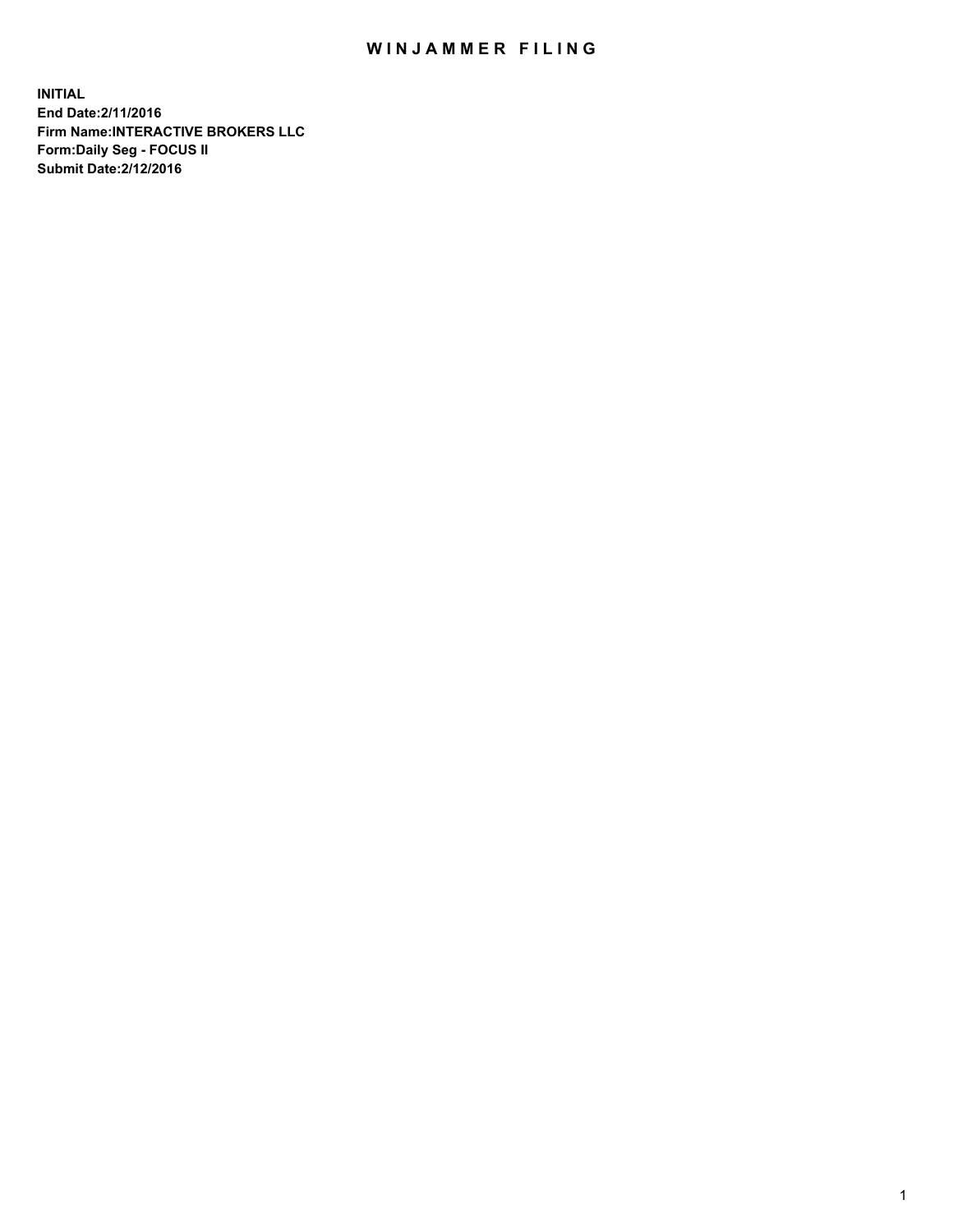## **INITIAL End Date:2/11/2016 Firm Name:INTERACTIVE BROKERS LLC Form:Daily Seg - FOCUS II Submit Date:2/12/2016 Daily Segregation - Cover Page**

| Name of Company<br><b>Contact Name</b><br><b>Contact Phone Number</b><br><b>Contact Email Address</b>                                                                                                                                                                                                                         | <b>INTERACTIVE BROKERS LLC</b><br><b>Alex Parker</b><br>203-618-7738<br>aparker@interactivebrokers.com |
|-------------------------------------------------------------------------------------------------------------------------------------------------------------------------------------------------------------------------------------------------------------------------------------------------------------------------------|--------------------------------------------------------------------------------------------------------|
| FCM's Customer Segregated Funds Residual Interest Target (choose one):<br>a. Minimum dollar amount: ; or<br>b. Minimum percentage of customer segregated funds required:% ; or<br>c. Dollar amount range between: and; or<br>d. Percentage range of customer segregated funds required between:% and%.                        | <u>0</u><br>155,000,000 245,000,000<br>0 <sub>0</sub>                                                  |
| FCM's Customer Secured Amount Funds Residual Interest Target (choose one):<br>a. Minimum dollar amount: ; or<br>b. Minimum percentage of customer secured funds required:%; or<br>c. Dollar amount range between: and; or<br>d. Percentage range of customer secured funds required between: % and %.                         | <u>0</u><br>80,000,000 120,000,000<br><u>00</u>                                                        |
| FCM's Cleared Swaps Customer Collateral Residual Interest Target (choose one):<br>a. Minimum dollar amount: ; or<br>b. Minimum percentage of cleared swaps customer collateral required:%; or<br>c. Dollar amount range between: and; or<br>d. Percentage range of cleared swaps customer collateral required between:% and%. | <u>0</u><br>0 <sub>0</sub><br>0 <sub>0</sub>                                                           |

Attach supporting documents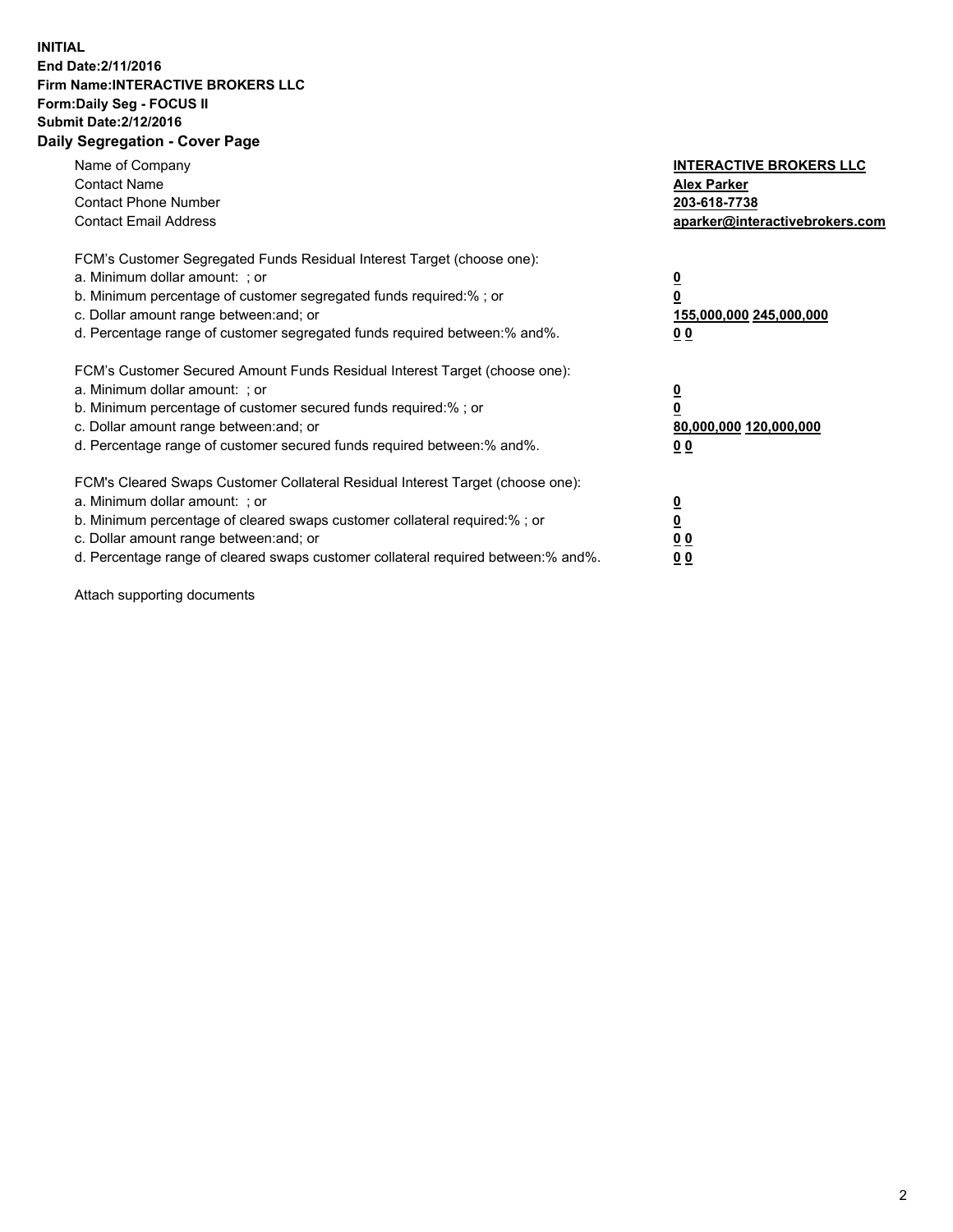## **INITIAL End Date:2/11/2016 Firm Name:INTERACTIVE BROKERS LLC Form:Daily Seg - FOCUS II Submit Date:2/12/2016 Daily Segregation - Secured Amounts**

|     | Daily Ocglegation - Occarea Anioants                                                               |                                   |
|-----|----------------------------------------------------------------------------------------------------|-----------------------------------|
|     | Foreign Futures and Foreign Options Secured Amounts                                                |                                   |
|     | Amount required to be set aside pursuant to law, rule or regulation of a foreign                   | $0$ [7305]                        |
|     | government or a rule of a self-regulatory organization authorized thereunder                       |                                   |
| 1.  | Net ledger balance - Foreign Futures and Foreign Option Trading - All Customers                    |                                   |
|     | A. Cash                                                                                            | 310,899,758 [7315]                |
|     | B. Securities (at market)                                                                          | $0$ [7317]                        |
| 2.  | Net unrealized profit (loss) in open futures contracts traded on a foreign board of trade          | -19,922,991 [7325]                |
| 3.  | Exchange traded options                                                                            |                                   |
|     | a. Market value of open option contracts purchased on a foreign board of trade                     | 162,550 [7335]                    |
|     | b. Market value of open contracts granted (sold) on a foreign board of trade                       | -374,117 [7337]                   |
| 4.  | Net equity (deficit) (add lines 1. 2. and 3.)                                                      | 290,765,200 [7345]                |
| 5.  | Account liquidating to a deficit and account with a debit balances - gross amount                  | 82,448 [7351]                     |
|     | Less: amount offset by customer owned securities                                                   | 0 [7352] 82,448 [7354]            |
| 6.  | Amount required to be set aside as the secured amount - Net Liquidating Equity                     | 290,847,648 [7355]                |
|     | Method (add lines 4 and 5)                                                                         |                                   |
| 7.  | Greater of amount required to be set aside pursuant to foreign jurisdiction (above) or line        | 290,847,648 [7360]                |
|     | 6.                                                                                                 |                                   |
|     | FUNDS DEPOSITED IN SEPARATE REGULATION 30.7 ACCOUNTS                                               |                                   |
| 1.  | Cash in banks                                                                                      |                                   |
|     | A. Banks located in the United States                                                              | 500,149 [7500]                    |
|     | B. Other banks qualified under Regulation 30.7                                                     | 0 [7520] 500,149 [7530]           |
| 2.  | Securities                                                                                         |                                   |
|     | A. In safekeeping with banks located in the United States                                          | 341,019,841 [7540]                |
|     | B. In safekeeping with other banks qualified under Regulation 30.7                                 | 0 [7560] 341,019,841 [7570]       |
| 3.  | Equities with registered futures commission merchants                                              |                                   |
|     | A. Cash                                                                                            | $0$ [7580]                        |
|     | <b>B.</b> Securities                                                                               | $0$ [7590]                        |
|     | C. Unrealized gain (loss) on open futures contracts                                                | $0$ [7600]                        |
|     | D. Value of long option contracts                                                                  | $0$ [7610]                        |
|     | E. Value of short option contracts                                                                 | 0 [7615] 0 [7620]                 |
| 4.  | Amounts held by clearing organizations of foreign boards of trade                                  |                                   |
|     | A. Cash                                                                                            | $0$ [7640]                        |
|     | <b>B.</b> Securities                                                                               | $0$ [7650]                        |
|     | C. Amount due to (from) clearing organization - daily variation                                    | $0$ [7660]                        |
|     | D. Value of long option contracts                                                                  | $0$ [7670]                        |
|     | E. Value of short option contracts                                                                 | 0 [7675] 0 [7680]                 |
| 5.  | Amounts held by members of foreign boards of trade                                                 |                                   |
|     | A. Cash                                                                                            | 72,064,996 [7700]                 |
|     | <b>B.</b> Securities                                                                               | $0$ [7710]                        |
|     | C. Unrealized gain (loss) on open futures contracts                                                | $-6,633,608$ [7720]               |
|     | D. Value of long option contracts                                                                  | 162,543 [7730]                    |
|     | E. Value of short option contracts                                                                 | -374,101 [7735] 65,219,830 [7740] |
| 6.  | Amounts with other depositories designated by a foreign board of trade                             | 0 [7760]                          |
| 7.  | Segregated funds on hand                                                                           | $0$ [7765]                        |
| 8.  | Total funds in separate section 30.7 accounts                                                      | 406,739,820 [7770]                |
| 9.  | Excess (deficiency) Set Aside for Secured Amount (subtract line 7 Secured Statement                | 115,892,172 [7380]                |
| 10. | Page 1 from Line 8)<br>Management Target Amount for Excess funds in separate section 30.7 accounts | 80,000,000 [7780]                 |
| 11. | Excess (deficiency) funds in separate 30.7 accounts over (under) Management Target                 |                                   |
|     |                                                                                                    | 35,892,172 [7785]                 |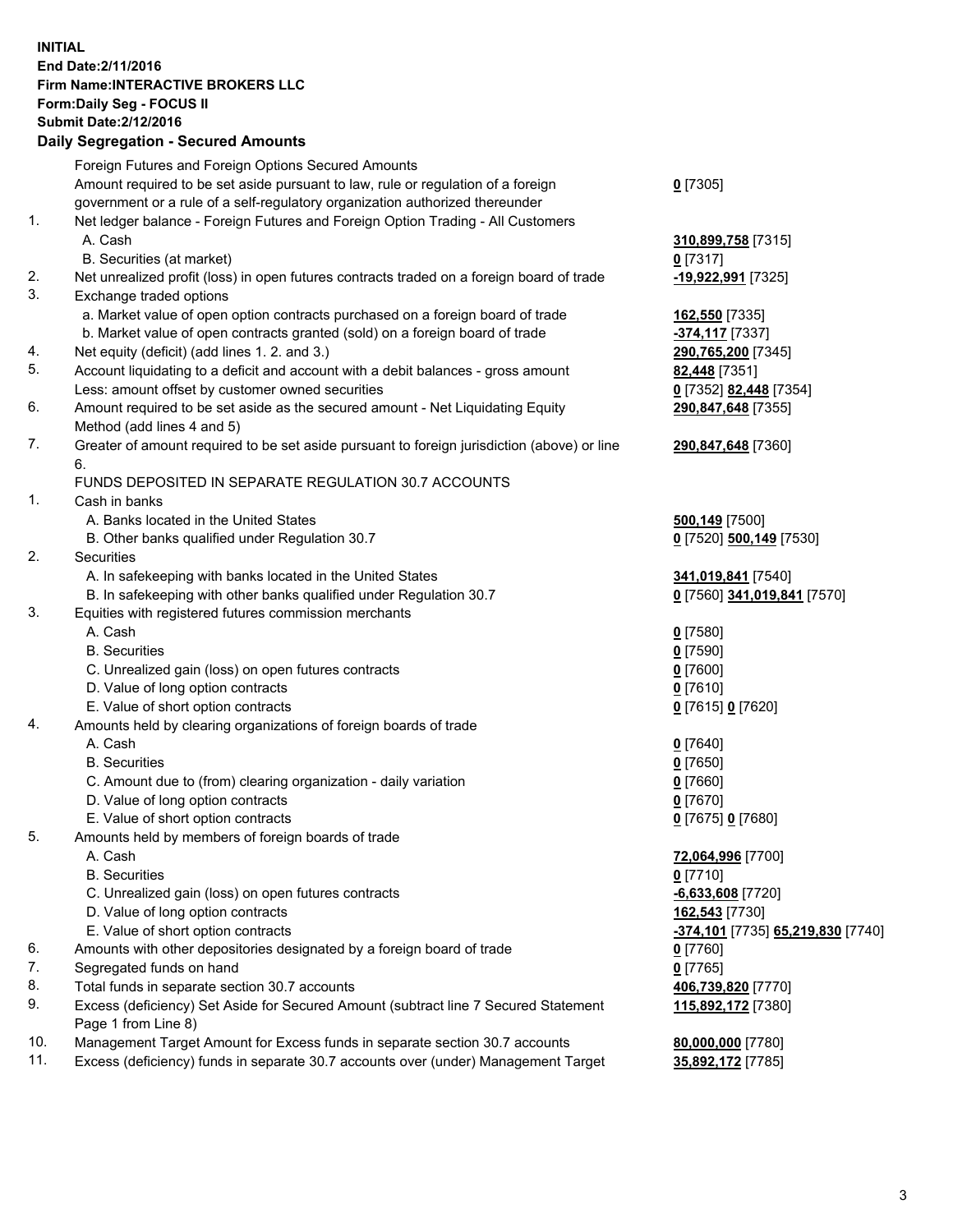**INITIAL End Date:2/11/2016 Firm Name:INTERACTIVE BROKERS LLC Form:Daily Seg - FOCUS II Submit Date:2/12/2016 Daily Segregation - Segregation Statement** SEGREGATION REQUIREMENTS(Section 4d(2) of the CEAct) 1. Net ledger balance A. Cash **2,608,708,792** [7010] B. Securities (at market) **0** [7020] 2. Net unrealized profit (loss) in open futures contracts traded on a contract market **119,975,595** [7030] 3. Exchange traded options A. Add market value of open option contracts purchased on a contract market **162,371,035** [7032] B. Deduct market value of open option contracts granted (sold) on a contract market **-289,549,432** [7033] 4. Net equity (deficit) (add lines 1, 2 and 3) **2,601,505,990** [7040] 5. Accounts liquidating to a deficit and accounts with debit balances - gross amount **199,173** [7045] Less: amount offset by customer securities **0** [7047] **199,173** [7050] 6. Amount required to be segregated (add lines 4 and 5) **2,601,705,163** [7060] FUNDS IN SEGREGATED ACCOUNTS 7. Deposited in segregated funds bank accounts A. Cash **297,752,175** [7070] B. Securities representing investments of customers' funds (at market) **1,553,971,863** [7080] C. Securities held for particular customers or option customers in lieu of cash (at market) **0** [7090] 8. Margins on deposit with derivatives clearing organizations of contract markets A. Cash **53,202,195** [7100] B. Securities representing investments of customers' funds (at market) **1,047,804,098** [7110] C. Securities held for particular customers or option customers in lieu of cash (at market) **0** [7120] 9. Net settlement from (to) derivatives clearing organizations of contract markets **-8,556,753** [7130] 10. Exchange traded options A. Value of open long option contracts **161,845,672** [7132] B. Value of open short option contracts **-289,024,070** [7133] 11. Net equities with other FCMs A. Net liquidating equity **0** [7140] B. Securities representing investments of customers' funds (at market) **0** [7160] C. Securities held for particular customers or option customers in lieu of cash (at market) **0** [7170] 12. Segregated funds on hand **0** [7150] 13. Total amount in segregation (add lines 7 through 12) **2,816,995,180** [7180] 14. Excess (deficiency) funds in segregation (subtract line 6 from line 13) **215,290,017** [7190] 15. Management Target Amount for Excess funds in segregation **155,000,000** [7194]

16. Excess (deficiency) funds in segregation over (under) Management Target Amount Excess

**60,290,017** [7198]